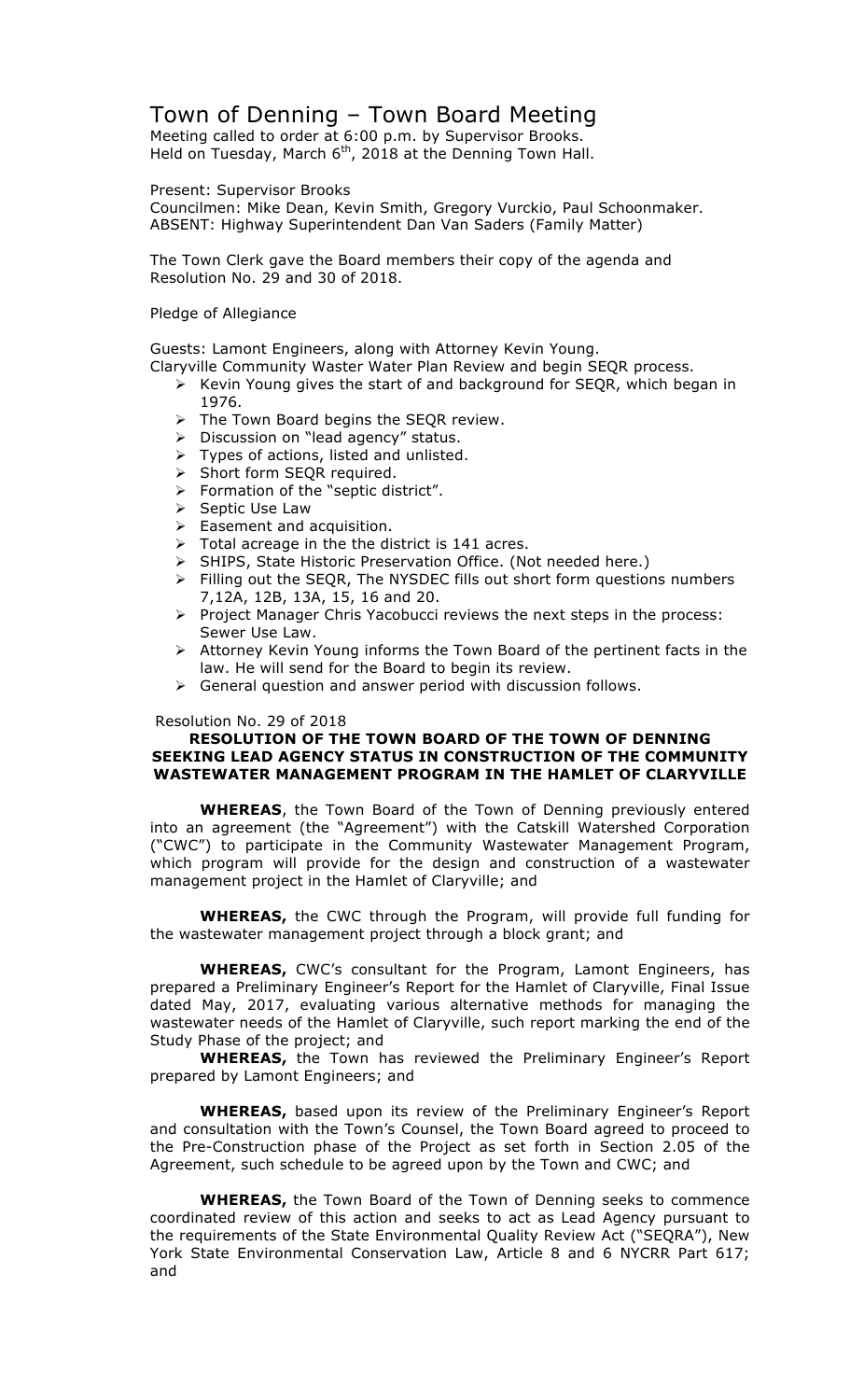**WHEREAS**, the Town of Denning, pursuant to 6 NYCRR Part 617 will conduct a coordinated review and seek input from various involved and interested agencies on its designation as lead agency.

## **THEREFORE, NOW BE IT RESOLVED THAT:**

Subject to providing notice to and obtaining the consent of all other involved agencies, the Town Board of the Town of Denning hereby designates itself as "lead agency" for purposes of compliance with SEQR, 6 NYCRR Part 617. The Town Board shall undertake and complete all duties and obligations of the "lead agency" as required by 6 NYCRR Part 617.

The Town Board hereby authorizes the Town Supervisor to execute any and all documents on behalf of the Town as may be necessary to become lead agency.

Motion to adopt and approve by Councilman Mike Dean, 2<sup>nd</sup> by Councilman Gregory Vurckio. Roll Call Vote: Councilman Mike Dean AYE Councilman Paul Schoonmaker AYE Councilman Kevin Smith AYE Councilman Gregory Vurckio AYE Supervisor David Brooks AYE Motion carried following a unanimous roll call vote.

The Town Board thanks Lamont Engineers and Attorney Kevin Young for attending and reminds them that next months meeting is at 7pm.

Reading of last month's minutes by Town Clerk Joy Monforte. The Town Clerk Minute Book was signed after the minutes reading. Motion to adopt and approve as read by Councilman Gregory Vurckio, 2nd by Councilman Mike Dean. All in favor. Motion carried by a 4 to 0 vote.

Correspondence – Supervisor Brooks

- o The monthly donation from the Frost Valley YMCA in the amount of \$8,500.00 has been received and is gratefully acknowledged.
- o A letter to Governor Cuomo is read by the Councilman, after explanation by Supervisor Brooks, regarding New York States' plan to do the assessment of their land. The Town Board is against this, self assessment plan.

Highway Report by Supervisor Brooks

- The cost spec sheet for the new pick up, off of New York State bid, is reviewed, cost is \$35,104.45.
- Town Board discusses plowing and sanding with smaller truck vs. the larger trucks on town roads. Town Board feels the smaller trucks do the job just as well.
- Deputy Superintendent Robert Totten told Supervisor Brooks he was very impressed with the operation of his truck during the storm last week, he had snow to the top of the indicators and the truck kept going.
- Supervisor Brooks requests the authorization to go to bid for highway materials.

Motion to authorize and approve by Councilman Mike Dean,

2<sup>nd</sup> by Councilman Paul Schoonmaker. Roll Call Vote: Councilman Mike Dean AYE Councilman Paul Schoonmaker AYE

Councilman Kevin Smith AYE Councilman Gregory Vurckio AYE Supervisor David Brooks AYE

Motion carried following a unanimous roll call vote.

- Supervisor Brooks informs the Board he is unsure of the status of the excess equipment being listed on the auction site.
- Supervisor Brooks informs the Town Board that the highway generator ceased to function during the storm last week. He would like to put together a bid packet for replacement and installation. He will do the grant reimbursement paper after, as it takes 3-years for reimbursement.
- The Town Board agrees and approves.

Planning Board Report- Councilman Mike Dean

o A 4-acre lot line adjustment between L. Fischer and the Frost Valley YMCA on Dinch Road, the map was submitted, should be approved this month.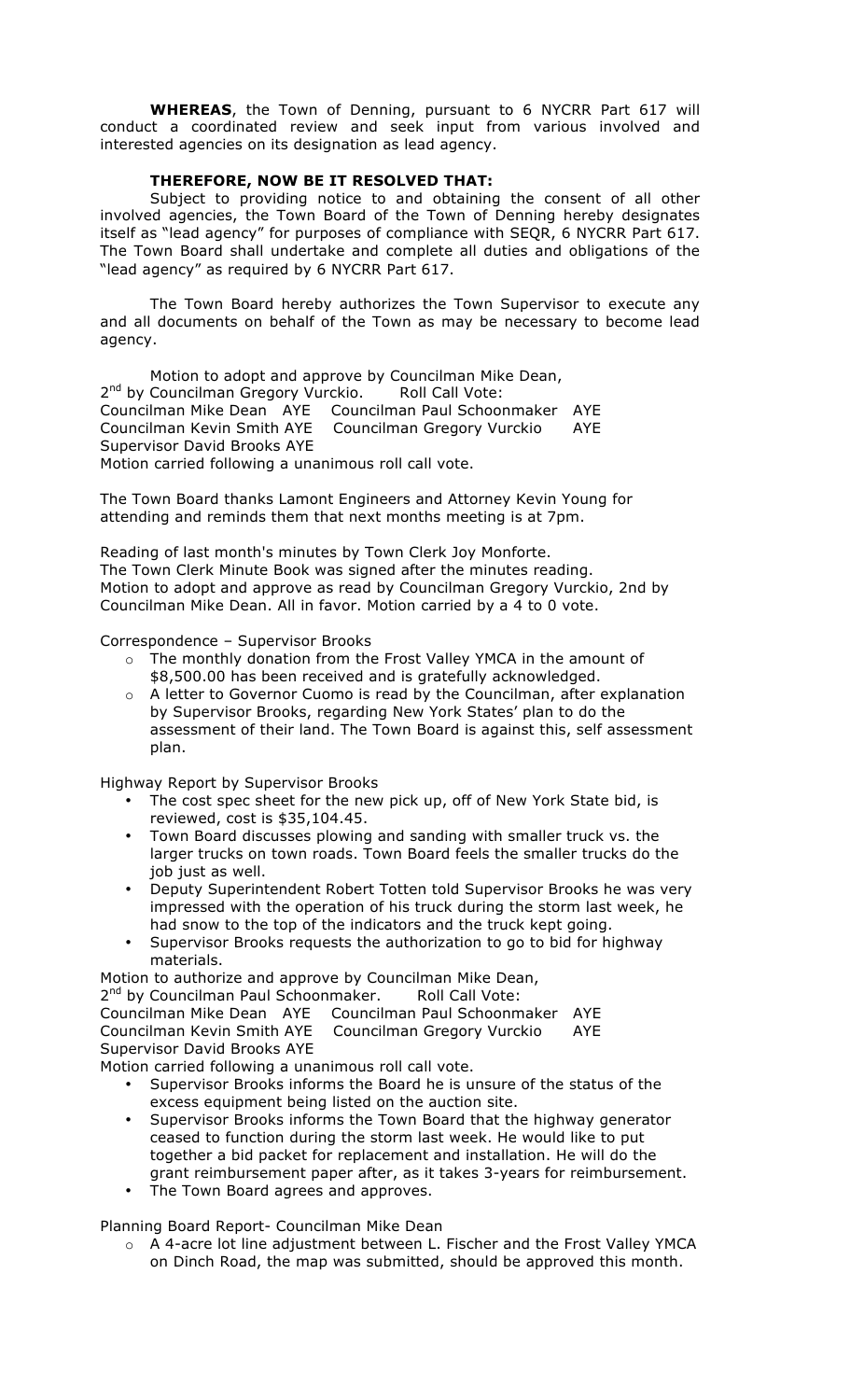- o Mr. Illing attended and informed the Board of the newly proposed sub division of the Kobayashi parcel.
- $\circ$  Supervisor Brooks informs Councilman Dean of planning board and ZBA training to be done in conjunction with the Town of Neversink on Saturday, March  $24^{th}$  from 12 noon to 4pm.

#### Resolution No. 30 of 2018

**WHEREAS** the Governor of the State of New York Andrew Cuomo has included in his proposed 2019 New York State budget a provision which would take the assessment of State owned land located in the Town of Denning, as well as, all of the towns in New York State, out of local hands and place the assessment of New York State owned land in the hands of New York State. And

**WHEREAS** New York State is a **"MUNICPAL HOME RULE STATE"** this action is illegal and detrimental to the residents of the Town of Denning. This proposal does not adhere to the principal, concept or law of "Municipal Home Rule." A Court of Appeals ruling in the early 1980's confirmed the primacy of and local determination of this function. And

**WHEREAS** the Town of Denning has complied with the New York State "Tax Cap" every year since it incorporation, a decrease in the assessment would be harmful in intent and actuality for the future of the Town of Denning. And

**WHEREAS** this proposal will adversely effect school taxes, which furthers the burden.

**WHEREAS** Governor Cuomo has increased the tourism of "Forest Preserved Lands" **thereby increasing** visitation and **VALUE** along with issues which the residents must concern and deal with.

The desire of the Governor to balance the New York State budget by increasing the tax burden to the residents of the Town of Denning and all of the effected towns is not only short sighted and unfair but will have lasting effects for years to come.

#### **NOW THEREFORE BE IT RESOLVED**, the Town of Denning Town Board **HEREBY**

**RESOLVES** its abhorrence of this proposal and **HEREBY** adopts and approves of Resolution No. 30 of 2018 against this proposal and **HEREBY** orders the Clerk of the Board to send a certified copy to all of the Town of Denning elected representatives as well as, spread this resolution upon the official record of the Town of Denning.

Motion to adopt and approve by Councilman Kevin Smith, 2<sup>nd</sup> by Councilman Gregory Vurckio. Roll Call Vote: Councilman Mike Dean AYE Councilman Paul Schoonmaker AYE Councilman Kevin Smith AYE Councilman Gregory Vurckio AYE Supervisor David Brooks AYE Motion carried following a unanimous roll call vote.

Supervisor Comments: See Above as well.

- $\triangleright$  Supervisor Brooks informs the Board the Annual Report has been filed.
- $\triangleright$  Supervisor Brooks opens a discussion on the Central Hudson, Verizon and Spectrum response during the storm last week.
- $\triangleright$  Supervisor Brooks informs the Board that he will push for and concentrate on getting cell service in Town.
- $\triangleright$  The communications failure during the storm could have been life threatening.
- ! NO ONE WAS ABLE TO CONTACT ANY EMERGENCY SERVICES, NOR COULD THEY CONTACT THE TOWN.
- $\triangleright$  He wants a meeting with all of the above mentioned corporations, so a coordinated effort can be achieved for services.
- $\triangleright$  If Central Hudson can not get here for several days, then Verizon and Spectrum need to be aware and put generators where needed.
- $\triangleright$  Supervisor Brooks states: it was not a good situation, no fire, health emergency or even wires down information could get thru.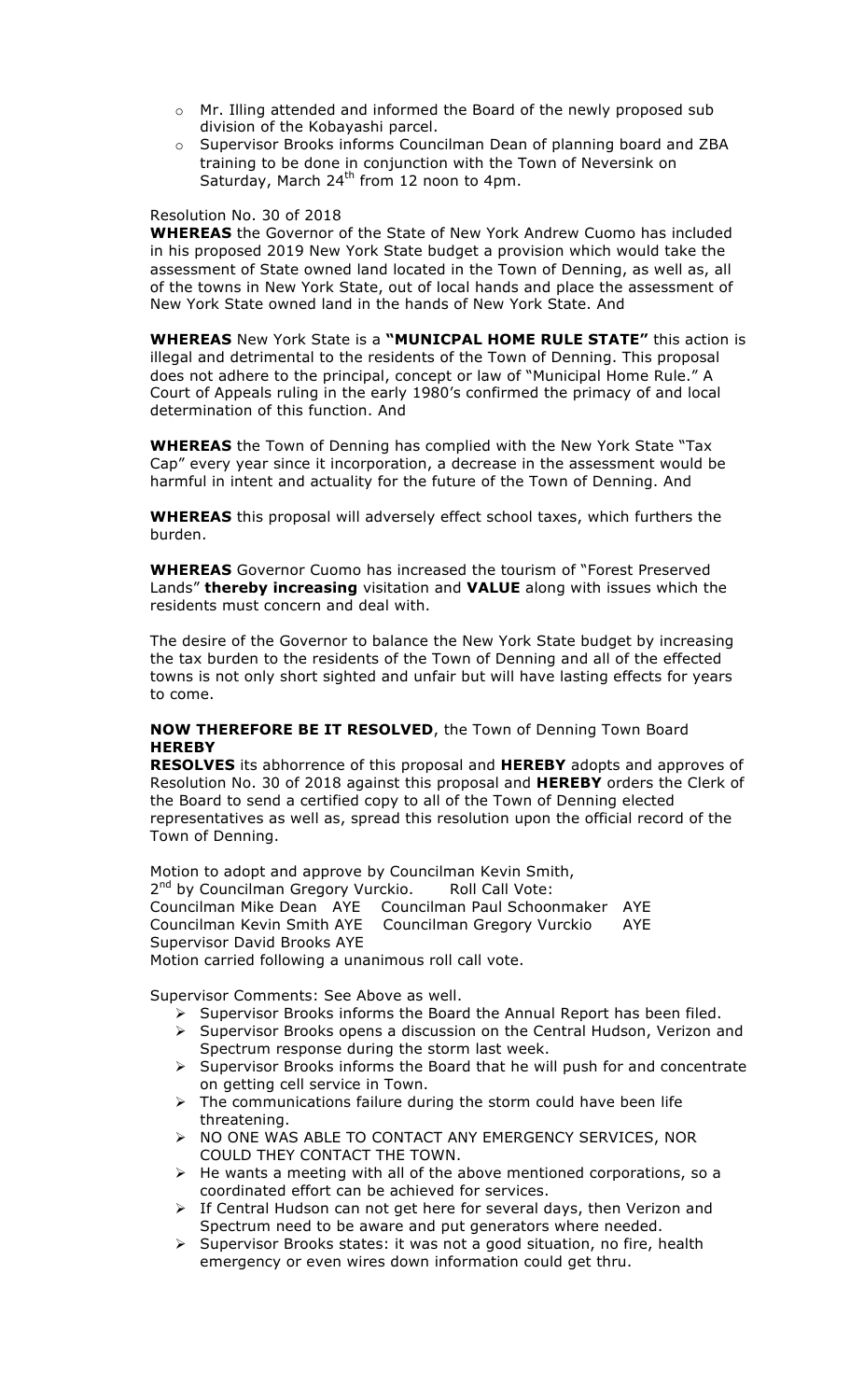! Neither Ulster or Sullivan Emergency Services could reach him, or the highway department. They called the Town of Neversink to close a road.

Councilmen Comments:

 $\triangleright$  Councilman Paul Schoonmaker informs the Board he should have the cost for an automatic defibrillator next month? Discussion follows.

Supervisor Brooks calls for Public Comment: There is none. Supervisor Brooks call for any further comments or discussion. There is none.

Motion to adjourn at 7:39 by Councilman Mike Dean, 2<sup>nd</sup> by Councilman Paul Schoonmaker, All in favor. Motion carried 4 to 0 vote.

Respectfully Submitted by Joy Monforte, RMC, Town Clerk, March  $8^{th}$ , 2018

Next Meeting: Tuesday, March 13<sup>th</sup>, 2018 at 6 pm at the Denning Town Hall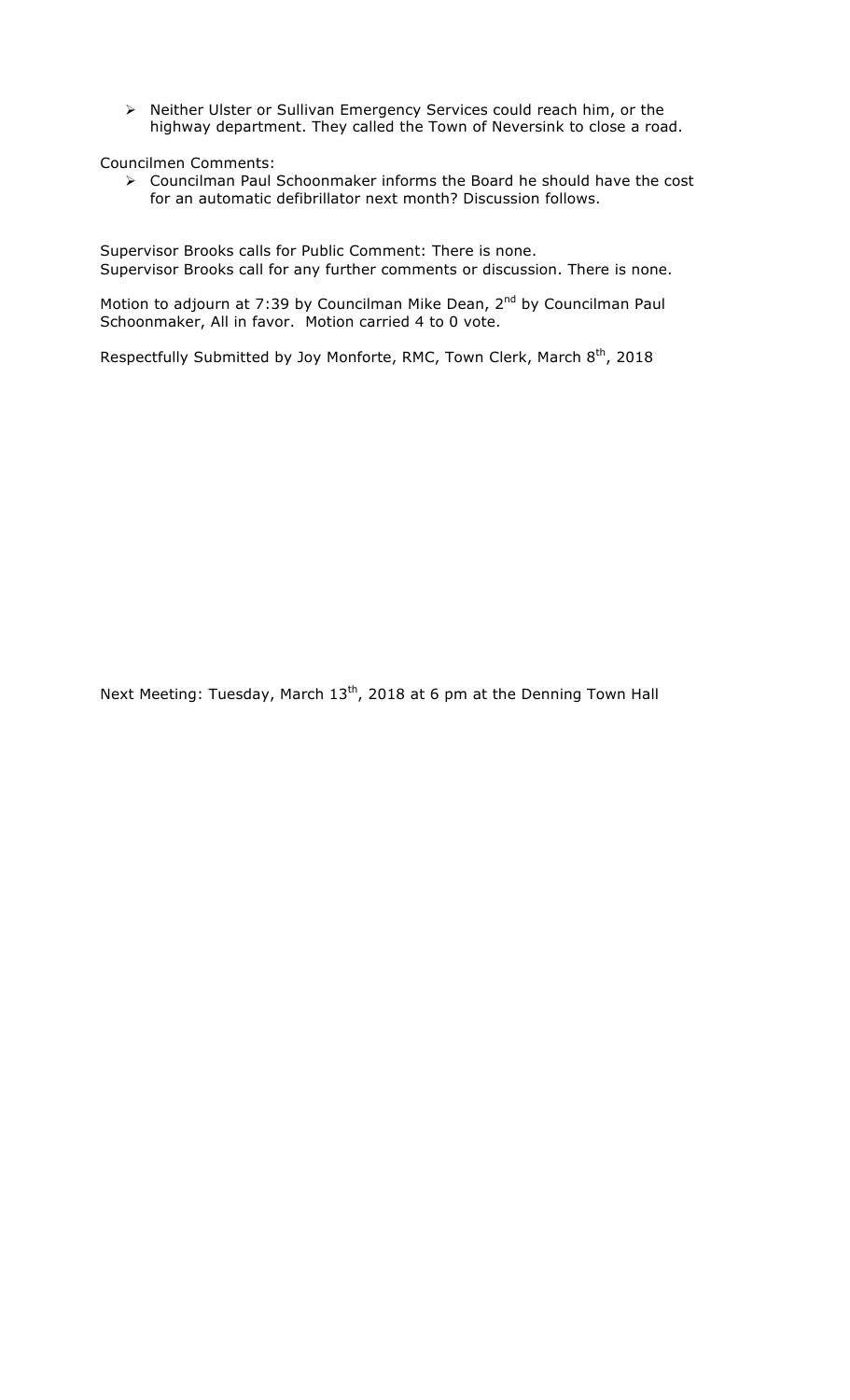# Town of Denning – Town Business Meeting

Meeting held on Tuesday, March  $13<sup>th</sup>$ , 2018 at the Denning Town Hall. Called to order at 6:01 p.m. by Supervisor David Brooks.

Present: Supervisor David Brooks Councilmen: Mike Dean, Paul Schoonmaker, Gregory Vurckio, Kevin Smith. ABSENT: Highway Superintendent Dan Van Saders (Family Matter)

The Town Clerk Minute Book was signed prior to the commencement of the Town Board Business Meeting.

The Town Clerk gave the Board members their copy of the agenda and the Budget vs. Actual for February, 2018.

Pledge of Allegiance

\*The General vouchers are audited first in hopes that Highway Superintendent Van Saders will attend the meeting.

General Pre Pay Vouchers presented by Supervisor Brooks. (see Warrant #3PP, voucher (#12-17) Central Hudson A1620.4 \$327.17, A5132.4 \$508.51, A8160.4 \$56.73 Cornerstone A1110.4 \$58.46, A1620.4 \$86.61, A5132.4 \$83.94 Spectrum Business A1620.4 \$192.76, A5132.4 \$147.58 Trust & Agency Acct. DA9030.8 \$646.03, \$240.88 Motion to approve and paid General Fund Pre Pay vouchers by Councilman Mike Dean, 2nd by Councilman Gregory Vurckio, All in favor. Motion carried by a 4 to vote.

General Vouchers, presented presented by Supervisor Brooks. (see Warrant #3, vouchers 39-61) Central Hudson A5182.4 \$112.40 Jonathan Follender A1110.4 \$867.00 Heritagenergy A5132.4 \$450.96, \$669.64 Carl Landon A1460.4 \$279.17 Landon Howse A1460.4 \$158.49 NYS Magistrates of Court Clerks A1110.4 \$40.00 TC Petty Cash Reimbursement c/o Joy Monforte A1355.4 \$12.12, A3620.4 \$3.95 NYS Magistrates Association A1110.4 \$70.00 MVP Healthcare A9060.8 \$50.00 NYSATRC A1410.4 \$25.00 NYPF A8020.4 \$110.00 Office of the State Comptroller A690 \$808.00 Paraco Kosco A5132.4 \$678.48 Quill.Com A1620.4 \$53.96, A1110.2 \$32.92, \$9.54, A1410.4 \$20.39 UCATS A5010.4 \$80.00 UC Clerk A1410.4 \$60.00 UCRRA A8160.4 \$1,262.25 Wapner, Koplovitz & Futerfas, PLLC A1420.4 \$60.00 Motion to approve and pay General Fund vouchers by Councilman Kevin Smith, 2nd by Councilman Mike Dean, All in favor. Motion carried by a 4 to 0 vote.

Brief discussion on the new parking area lighting, there have been no complaints by the neighbors.

Highway Pre Pay Vouchers presented by Highway Superintendent Van Saders. (see Warrant #3PP, voucher #9-10) Trust & Agency Account DA9030.8 \$1,019.71, \$1,072.09 Motion to approve and pay Highway Pre Paid Vouchers by Councilman Mike Dean, 2<sup>nd</sup> by Councilman Gregory Vurckio. All in favor. Motion carried 4 to 0 vote.

Highway Vouchers presented by Highway Superintendent Van Saders. (see Warrant #3, voucher #27-52) Advance Auto Parts DA5130.4 \$125.99 American Rock Salt Co. LLC A5142.4 \$21,375.97, \$2,708.37, \$5,219.28 Total \$25,614.84